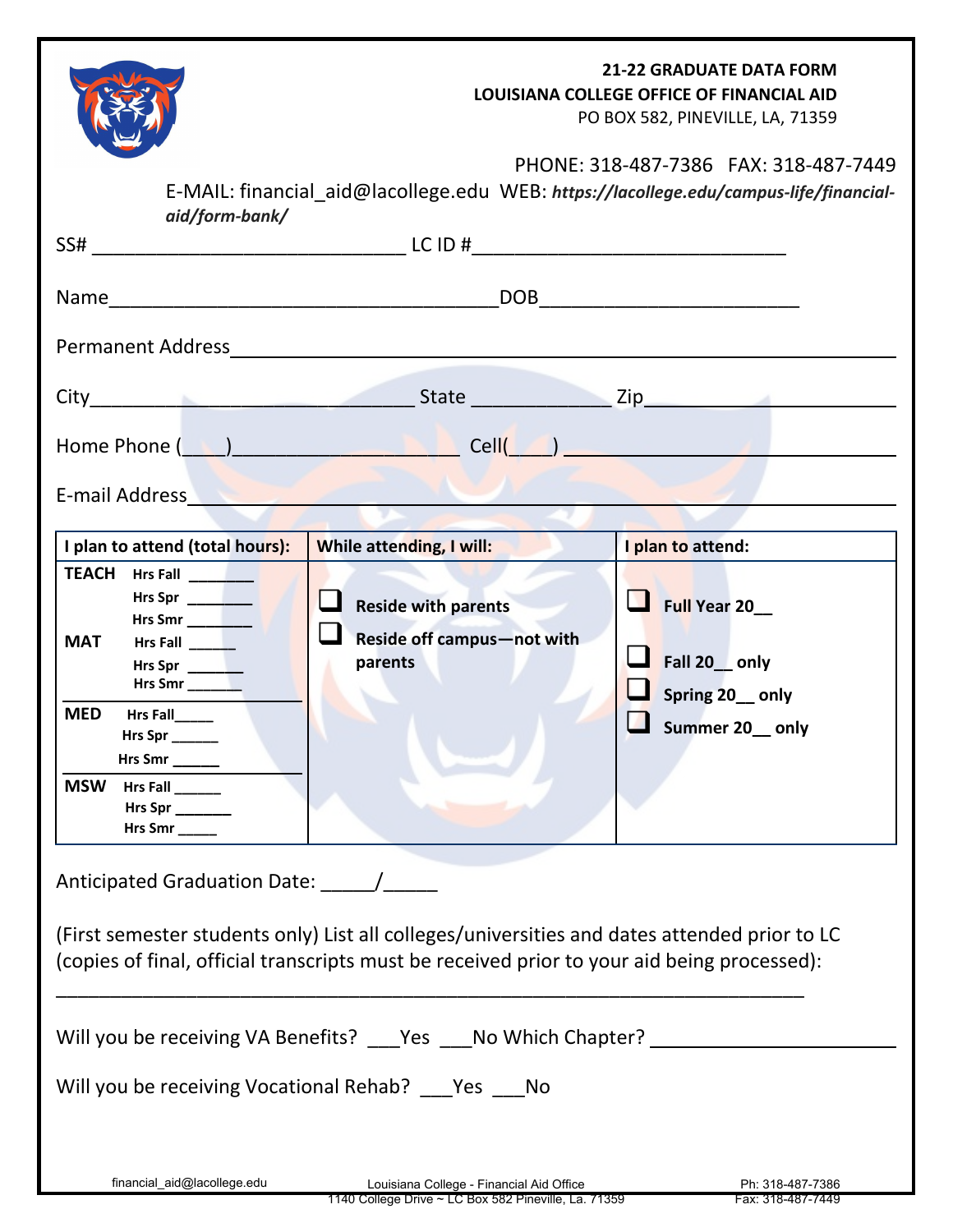| <b>STUDENT LOAN APPLICATION</b>                                                                                                                               |                             |  |
|---------------------------------------------------------------------------------------------------------------------------------------------------------------|-----------------------------|--|
| ANNUAL LOAN LIMITS (Based on at least half-time enrollment)                                                                                                   |                             |  |
| Grad/Prof Students: up to \$20,500 per year<br>Actual loan amount subject to Cost of Attendance                                                               |                             |  |
| <b>Total requested loan amount: Fall</b>                                                                                                                      | $\frac{1}{2}$               |  |
|                                                                                                                                                               |                             |  |
| $\mathsf{S}_{\text{max}}$<br>Summer                                                                                                                           |                             |  |
| All loans are subject to lender processing fees of up to 3.5% of the loan total.                                                                              |                             |  |
| Requested loan period (check one):                                                                                                                            |                             |  |
| All Student Loans are now processed through Direct Loan. The lender is the U.S. Department of<br>Education rather than a bank or other financial institution. |                             |  |
|                                                                                                                                                               |                             |  |
| LC participates in electronic transfer (ETF) of loan proceeds. I authorize the school to transfer loan<br>proceeds received by EFT to my student account.     |                             |  |
|                                                                                                                                                               |                             |  |
| Student Signature: ________                                                                                                                                   | Date: $\_\_\_\_\_\_\_\_\_\$ |  |
| Last 4 digits of Social Security #:_                                                                                                                          |                             |  |
|                                                                                                                                                               |                             |  |
|                                                                                                                                                               |                             |  |
|                                                                                                                                                               |                             |  |
|                                                                                                                                                               |                             |  |
|                                                                                                                                                               |                             |  |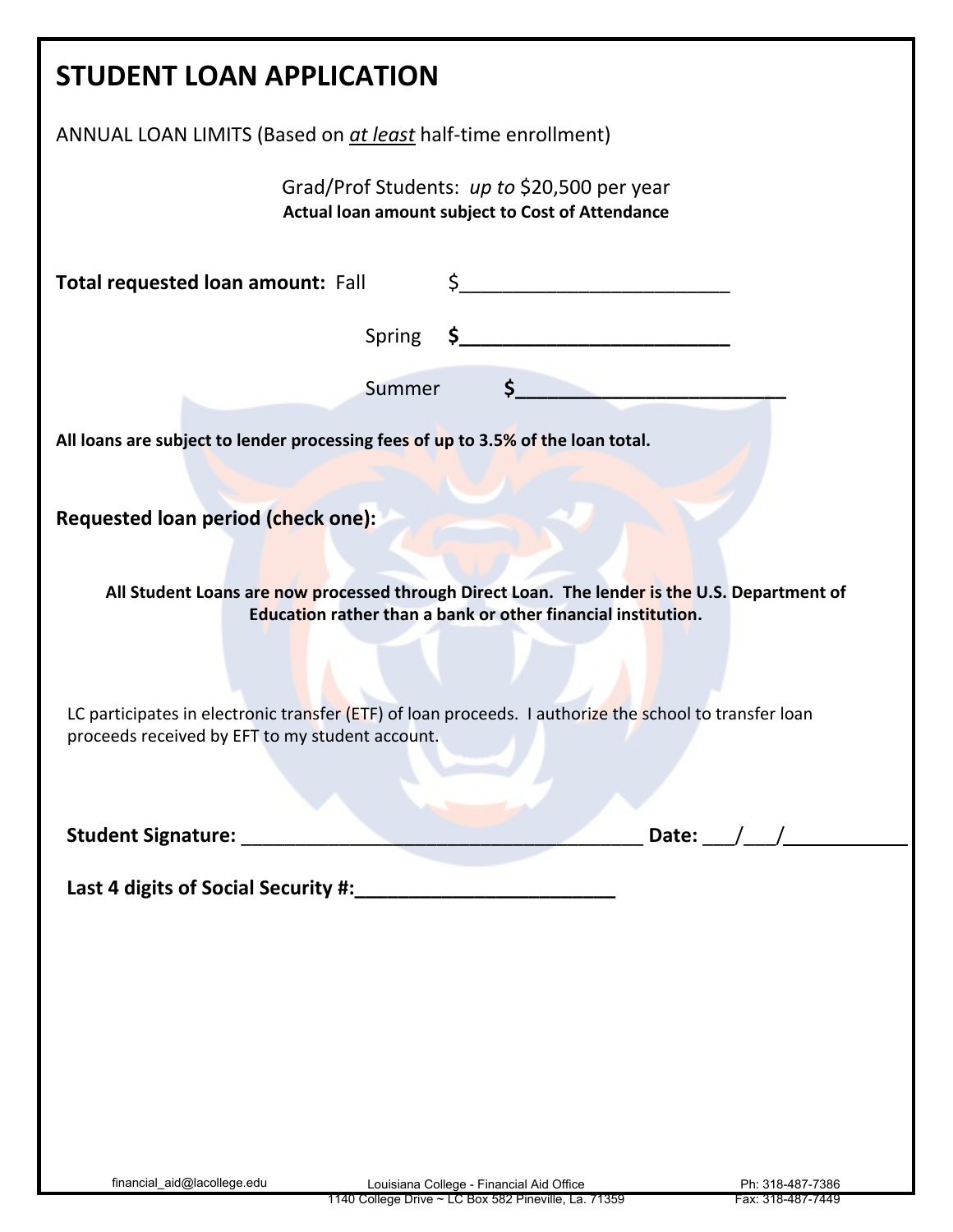## **SATISFACTORY ACADEMIC POLICY (SAP)**

Louisiana College is required by federal regulations (Sections 668.16(e).668.32(f) and 668.34) to establish minimum standards to determine a student's eligibility for federally funded financial aid programs. These programs include Federal Grants, Federal-Work Study, and Direct Loans (including Plus). These SAP standards apply to all students, including transfer, re-entry, and continuing, regardless of whether or not they previously received aid. These standards are applicable to all students attending Louisiana College.

This institution requires its students to maintain Satisfactory Academic Progress (SAP) as established by Louisiana College, in order to continue to matriculate at the school and to continue to be eligible to participate in the federal government's Title IV financial aid programs. These standards apply to all students, regardless of the source of the student's funding, and to all students, regardless of their enrollment status (full-time, three-quarter time, part-time or less than ½ time).

**Transfer students**: SAP will be reviewed before aid is initially awarded to a transfer student and then reviewed along with all students at the end of each semester. Transfer students must have earned at least 67% of total hours attempted and have the appropriate cumulative GPA.

If the student is accepted into **Louisiana College** without meeting SAP guidelines, the student will automatically be placed on Financial Aid Warning status for the semester they enroll, and then their progress will be measured in subsequent semesters along with other students.

### **GPA (Qualitative)**

The minimum GPA required at the end of each reporting period (semester) is as follows: *All students must earn at least a "C" average which is a 2.0 grade point average at the end of their sophomore year. The grade point average scale is as follows: 4.0 = A, 3.0 =B, 2.0 = C, 1.0 = D and 0.9 or below = F.* 

| <b>Status</b>   | Min. Cum.  |
|-----------------|------------|
|                 | <b>GPA</b> |
| Freshman: 1-25  | 2.0        |
| hours earned    |            |
| Sophomore: 26-  | 2.0        |
| 59 hours earned |            |
| Junior & Senior | 2.0        |
| Graduate**      | 3.0        |

At the end of each semester, the Registrar's Office will provide the Financial Aid Office with a list of students, attempted hours, completed hours, and cumulative GPA. This will be used to determine a student's SAP. Academic progress will continue to be reviewed at the end of each academic semester to determine future financial eligibility.

#### **Pace of Progression (Quantitative)**

For a student to be considered progressing normally, the student's ratio of earned hours to attempted hours (or **pace** toward degree completion) must be no less than as shown on the following table:

| <b>Status</b>   | Cum./Semester |
|-----------------|---------------|
|                 | Earn. Hrs     |
| Freshman: 1-25  | 67%           |
| hours earned    |               |
| Sophomore: 26-  | 67%           |
| 59 hours earned |               |
| Junior & Senior | 67%           |
| Graduate        |               |

#### **Maximum Timeframe (Quantitative)**

To quantify academic progress, a school must set a maximum time frame in which a student is expected to complete a degree. For undergraduate and graduate programs, the maximum time frame can't exceed 150% of the published length of the program measured in credit hours attempted.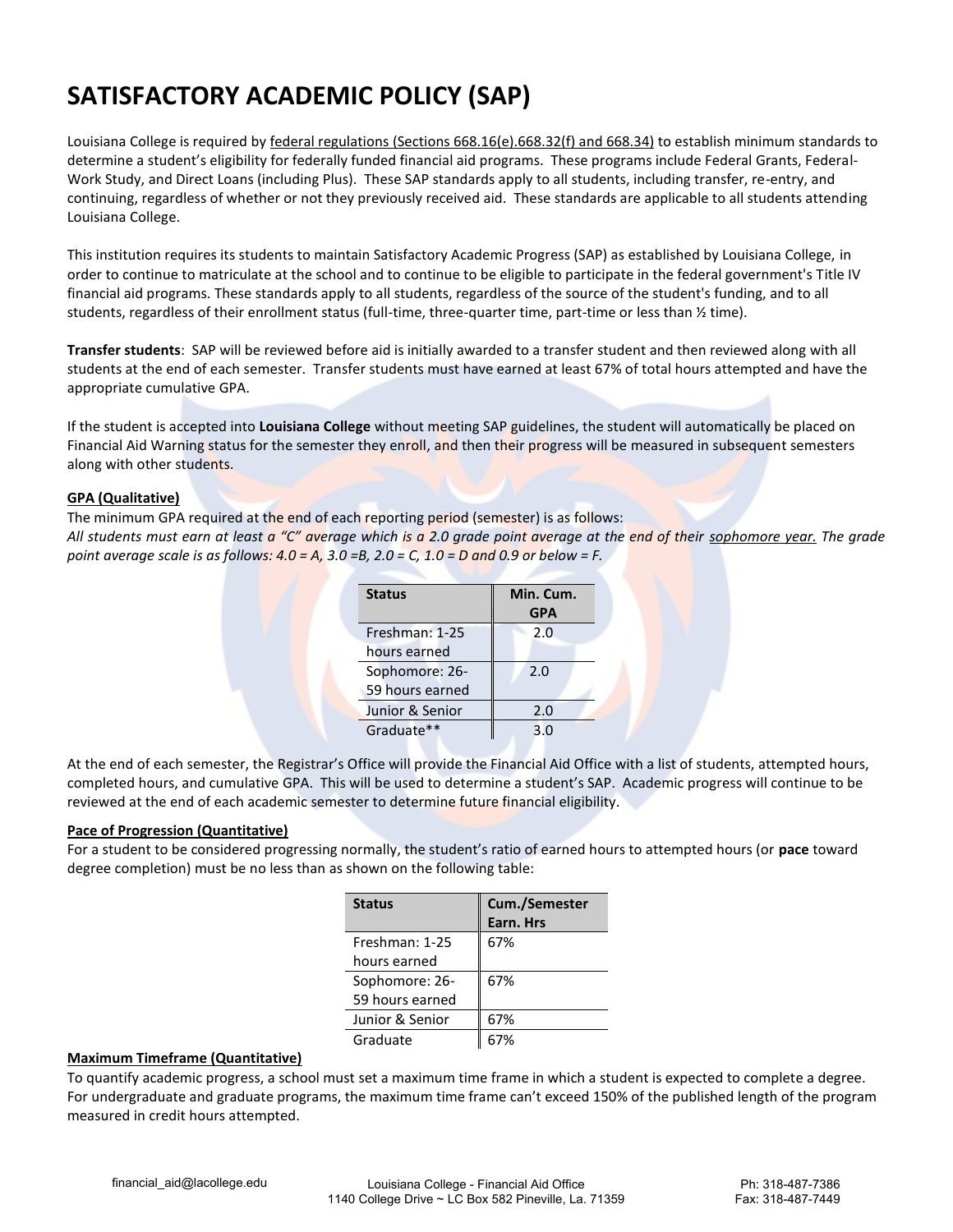The majority of undergraduate programs require 120 hours for graduation. The maximum time frame for students in these programs is 180 **attempted hours** (120 x 1.5 = 180). Students whose programs require more than 120 hours for a degree will have a higher limit.

The following courses count as attempted but do not count as completed units in the SAP calculation:

- Incomplete
- Failed
- Withdrawn
- More than one repeat of any course

**Double Majors**: Students who receive permission to pursue a double major/minor will normally be expected to complete all degree requirements before reaching the maximum hours allotted.

**Change in Majors:** Students who change their majors will normally be expected to complete all degree requirements before reaching the maximum hours allotted.

Students are allowed to change their major but must note that any changes do affect their eligibility for federal student aid. The main part being affected will be the credit hour eligibility, as all credits that have been attempted so far will be counted regardless of whether those credit hours were funded or not. For example, if a student is majoring in a program that needs 33 credit hours to complete and has attempted 28 credit hours, then decides to enroll in a program that needs only 18 credit hours, his/her eligibility would be exhausted, because the student's attempted hours would have exceeded the 150% eligibility of 27 credits for the 18 credit hour program.

2<sup>nd</sup> Bachelor's Degree: A student who has already been awarded a bachelor's degree may apply for a second degree; however, they must complete all degree requirements before reaching the maximum hours allotted. Please remember that students who have already obtained one bachelor's degree are no longer eligible for Federal Pell or SEOG grants. In addition, the federal aggregate loan limits are not increased for students working on a  $2<sup>nd</sup>$  bachelor's degree.

**Developmental/Remedial Courses:** Are counted as hours attempted and, if successfully completed, as hours earned.

Louisiana College offers non-credit remedial courses in Math and English. Generally, these courses are numbered 100 or lower. These courses do not count as credit toward a student's certificate or Associate Degree program. The credit hours from these courses will count against a student's hours attempted and will be factored into the student's 150% eligibility and grade point average.

Early Start (Dual Enrollment): High school students taking college courses will have their courses evaluated when matriculating at Louisiana College. If a student's college level courses fail to meet the minimum SAP standards, he/she will be placed on **Financial Aid Warning** for the semester they next enroll.

#### *Following is an example of how an undergraduate student does not meet timeframe standards:*

This student, whose program requires 120 hours toward graduation, has accumulated 190 hours, thus exceeding the 150% maximum timeframe:

| <b>Degree Credit Requirements</b> | 150% | <b>Cumulative</b> | <b>SAP Status</b> |
|-----------------------------------|------|-------------------|-------------------|
| 120                               | 180  | 190               | Not Met           |

#### **SAP Status**

Our policy outlines the following procedures for students who do not meet SAP at the end of the semester. We will review SAP at the end of each payment period (fall, spring, summer).

If a student fails to meet SAP at the end of the academic semester, they will be placed on *Financial Aid Warning* and will receive a letter from the Financial Aid Office stating their eligibility status and requirements. If a student fails to meet SAP at the end of the academic semester while on a **Financial Aid Warning**, they will be then placed on *ACADEMIC Probation* **with a loss of Title IV** and will then receive a letter from the Financial Aid Office stating their eligibility status, what the student must do to regain eligibility and the process to appeal if applicable.

**I certify that I have read and understand the Satisfactory Academic Progress Policy. By signing below, I also certify that all information provided by myself on this application is true and accurate to the best of my knowledge.** 

#### **SIGNATURE:** \_\_\_\_\_\_\_\_\_\_\_\_\_\_\_\_\_\_\_\_\_\_\_\_\_\_\_\_\_\_\_\_\_\_\_\_\_\_\_\_\_\_\_\_\_\_\_\_ **DATE:** \_\_\_\_/\_\_\_\_/

**The full Louisiana College SAP policy may be viewed at [https://lacollege.edu/campus-life/financia](http://www.lacollege.edu/finances/financial-aid)l-aid/**

#### Last 4 digits of Social Security #: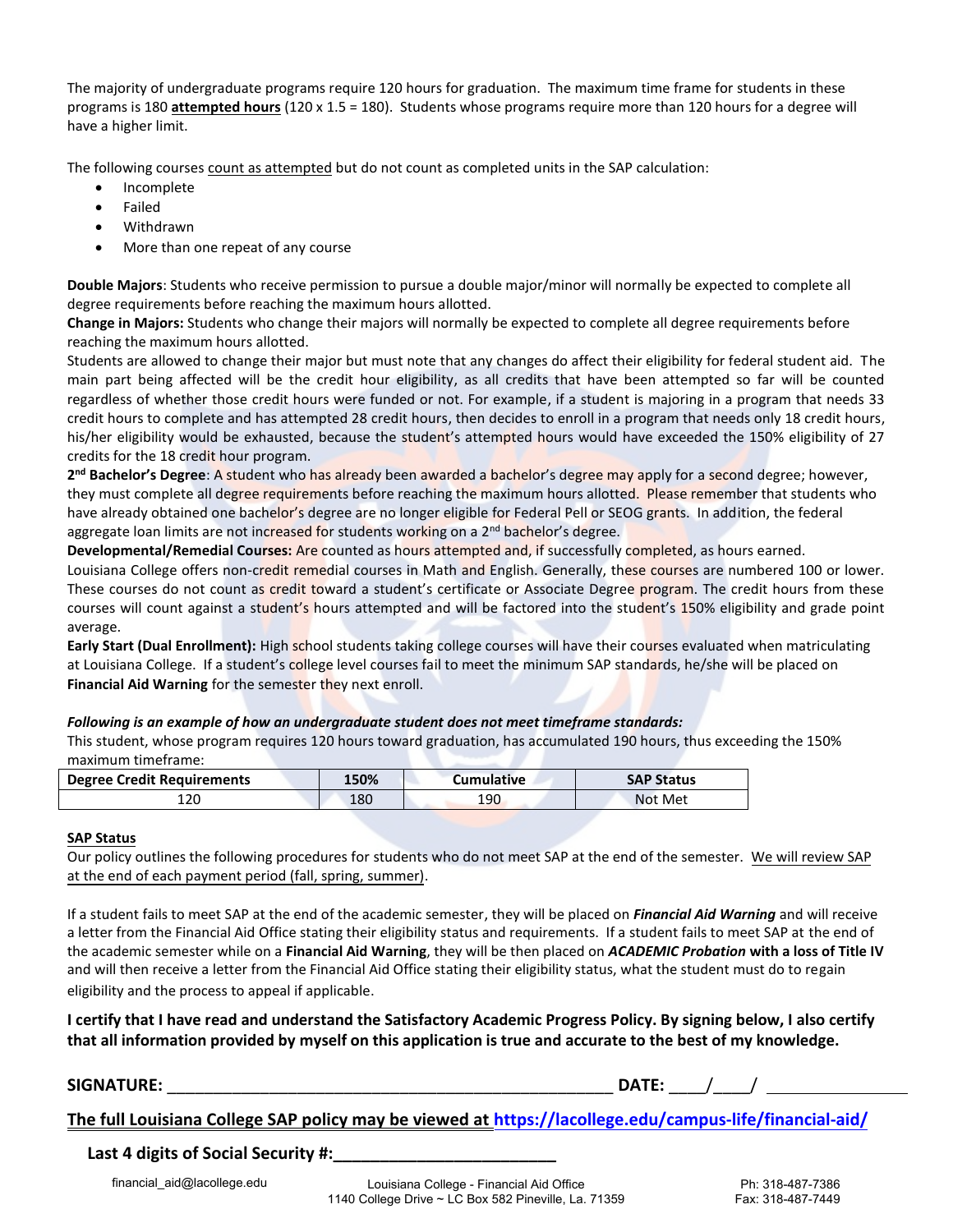|  | If you are applying for a student loan the next step is |
|--|---------------------------------------------------------|
|--|---------------------------------------------------------|

-Go to www.studentaid.gov

-Sign in with your FAFSA Username and Password

-Complete the **Loan Entrance Counseling**

-Complete a **Master Promissory Note (MPN)** for a subsidized/unsubsidized loan (NOT GRAD PLUS)

If you wish to request the **TEACH Grant**, please complete the TEACH Grant Application [https://lacollege.edu/campus-life/financial-aid/form-bank/](http://www.lacollege.edu/finances/financial-aid) Financial Aid Form Bank

Requirements for TEACH Grant:

- Enrolled in TEACH Grant eligible program
- 3.25 cumulative GPA
- OR by-pass GPA with ACT report showing 76% or above in National Average on ONE core battery,
- Plan to teach "high-need" subject or area in a "low-income school."

For more information on TEACH Grant [https://studentaid.gov/understand-aid/](https://studentaid.ed.gov/sa/types/grants-scholarships/teach) [types/grants/teach](https://studentaid.ed.gov/sa/types/grants-scholarships/teach)